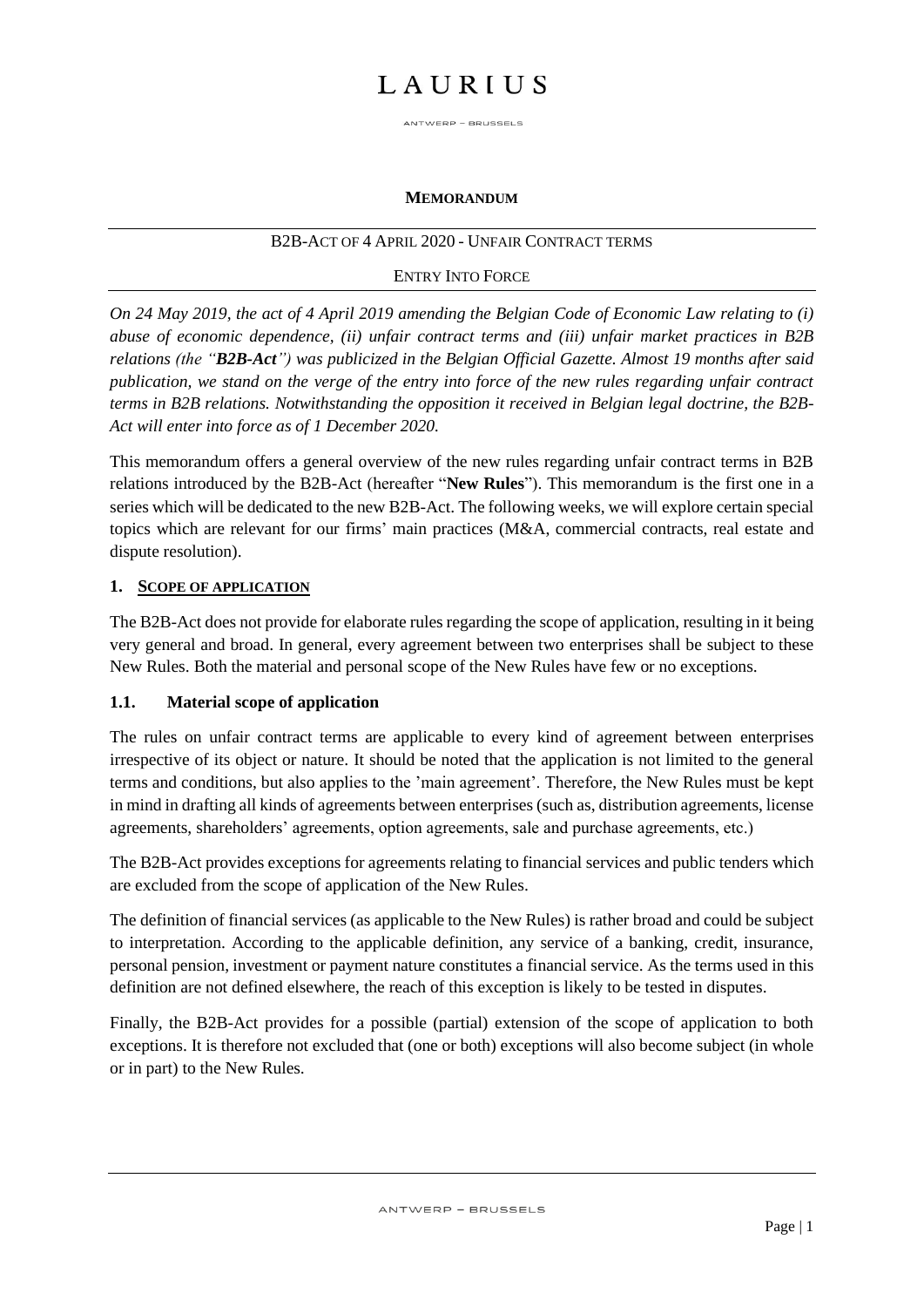ANTWERP - BRUSSELS

### **1.2. Personal scope of application**

The New Rules are applicable to agreements between enterprises. An enterprise is defined as every natural person or legal entity which pursues an economic objective on a durable basis, as well as his/its associations. This definition is an open standard which requires an analysis based on the facts of every case. In general, a corporation shall always be considered as an enterprise under said definition. In contrast, the qualification of a natural person as an enterprise shall be less obvious and shall require a case-by-case approach.

Furthermore, it should be noted that the size of the enterprises involved is irrelevant for the applicability of the New Rules. Both multinationals as well as SME's benefit from the protection offered by the New Rules.

## **1.3. Temporal scope of application**

The New Rules will enter into force as of 1 December 2020, without any retroactive effect. Only agreements concluded as of 1 December 2020 shall be subject to the New Rules. In general, agreements concluded prior to this date are not governed by the New Rules. However, note that existing agreements which are amended or renewed (or prolonged) after 1 December 2020 shall also become subject to the New Rules.

### **2. UNFAIR CONTRACT TERMS**

The New Rules introduce three different sets of rules regarding unfair contract terms: (i) a general prohibition, (ii) a list of clauses which are considered unlawful under any circumstance ('black list') and (iii) a list of clauses which are deemed to create a manifest imbalance (and thus unlawful), unless proven otherwise ('grey list'). Clauses in breach of these rules are at risk of being declared null and void by a court.

### **2.1. General prohibition**

As a general principle, clauses which create a manifest imbalance between the rights and obligations of the parties are prohibited. As this is an open standard, clauses will need to be assessed on a case-by-case approach. The B2B-Act provides certain elements that may be taken into account when making such an assessment:

- the circumstances surrounding the conclusion of the contract;
- the general economy of the contract;
- usages in the relevant sector;
- other clauses of the agreement (or other related agreements).

### **2.2. Black list**

Four clauses are black listed and deemed unfair under any circumstance. It concerns clauses that aim to:

1° create an irrevocable obligation for the other party while the performance of the obligations of the enterprise is subject to a condition which depends solely on the will of the enterprise for its realisation;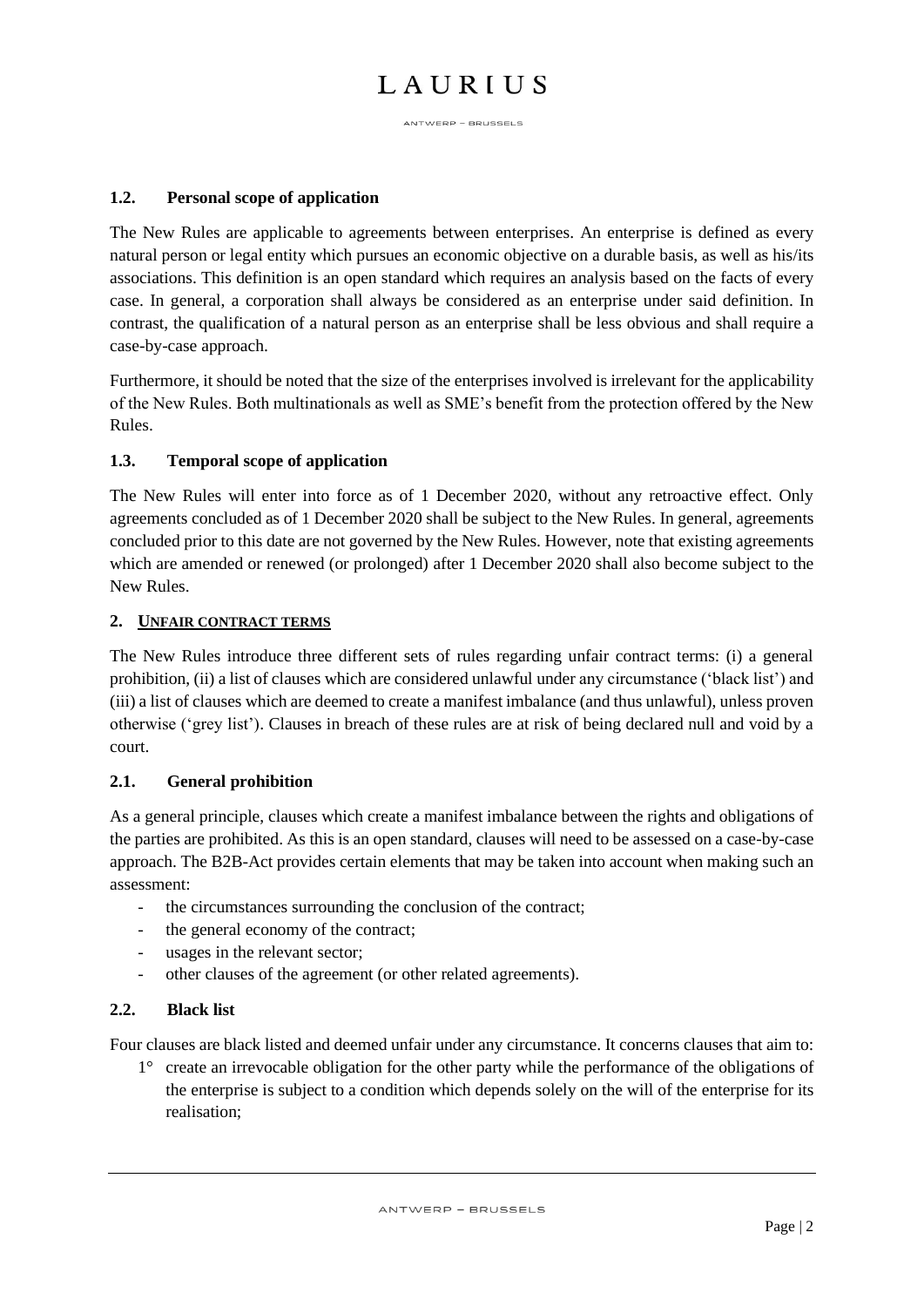ANTWERP - BRUSSELS

- $2^{\circ}$  give the enterprise the unilateral right to interpret any term in the contract;
- 3° in the event of a dispute, oblige the other party to waive any remedy against the enterprise;
- 4° irrefutably establish the other party's knowledge or acceptance of terms which that party had not been able to become acquainted with prior to the formation of the contract.

The prohibition of these clauses is closely in line with prevailing general law principles. Therefore, the black list is expected to have a limited impact on the existing freedom of contract.

## **2.3. Grey list**

Clauses included on the grey list are presumed to be unfair, unless proven otherwise. The grey list includes clauses that aim to:

- $1^\circ$  give the enterprise the right to unilaterally modify, without a valid reason, the price, characteristics or terms of the contract;
- 2° tacitly extend or renew a fixed-term contract, without providing a reasonable notice period;
- 3° place, without counter-performance, the economic risk on a party if that risk would normally be borne by the other enterprise or by another party to the contract;
- 4° inappropriately exclude or limit the legal rights of one party in the event of total or shared nonperformance or defective performance by the other enterprise of any of its contractual obligations;
- 5° without prejudice to article 1184 of the Civil Code, bind the parties without providing a reasonable notice period;
- 6° discharge the enterprise from its liability for its willful misconduct, its gross negligence or that of its employees or, except in cases of force majeure, for the non-performance of essential obligations that are the subject matter of the contract;
- 7° limit the means of evidence that the other party may rely on;
- 8° in the event of non-performance or delay in the performance of the other party's obligations, fix damages amounts that are manifestly disproportionate to the harm that may be suffered by the enterprise.

The grey list has been met with great opposition in certain legal doctrine as it creates uncertainty and is often inconsistent with prevailing general law principles. The  $3<sup>rd</sup>$  and  $4<sup>th</sup>$  provision of the grey list are expected to create the most uncertainty for drafting contracts. Concerning the third clause, it is unclear (i) how to determine if and when an economic risk is shifted to another party, (ii) which risks are considered as 'economic risks' and (iii) what the counter-performance should consist of. Relating to the fourth clause, the question arises which limitation of legal rights will be considered inappropriate and what will be perceived as acceptable.

As the grey list introduces a presumption, the burden of proof shall be borne by the defending party (generally the beneficiary of a certain clause). According to the parliamentary preparatory works, the presumption may be rebutted if and to the extent it can be demonstrated that both parties truly wanted such arrangement. In anticipation thereof, it could be advisable to document questionable arrangements or expressly provide a clarification in the clause itself. In light of the objective of the B2B-Act it is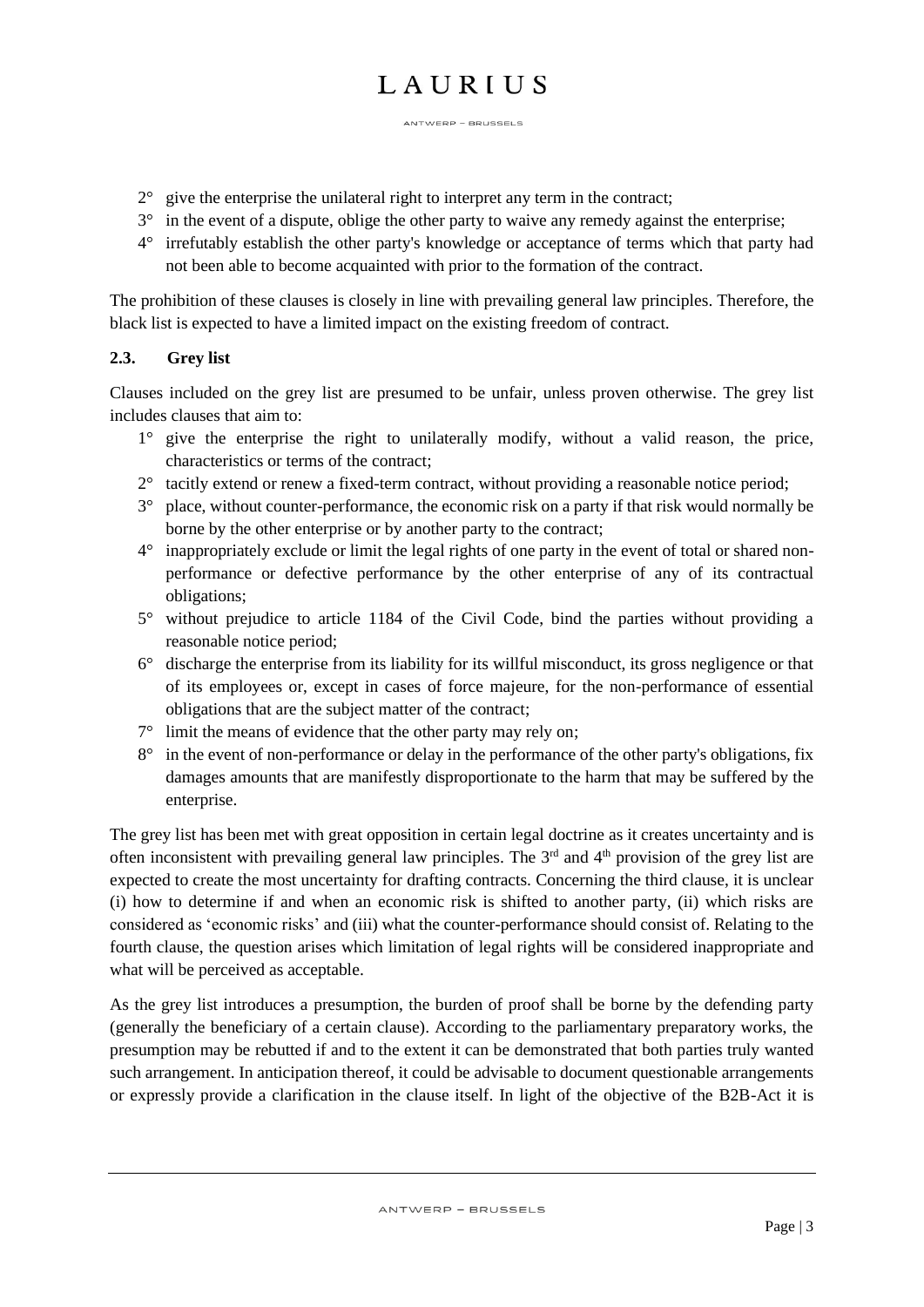ANTWERP - BRUSSELS

expected that general boiler plate clauses (stating that all clauses of an agreement correspond to the parties intentions) shall not suffice to rebut the presumption.

#### **3. CORE CLAUSES**

The fairness test of the New Rules does not apply to the subject matter of a contract, nor to the equivalence of, on the one hand, the price or remuneration and, on the other hand, the products to be supplied as consideration. This limitation should safeguard and guarantee the existing contractual freedom with regard to the "core clauses" of a contract. However, the B2B-Act does not provide a definition for the concept of core clauses, which leaves plenty of room for interpretation.

The exemption of core clauses only applies if and to the extent such core clauses are sufficiently clear and comprehensible.

### **4. SANCTIONS**

Clauses which are considered as unfair (under the general prohibition, black list or grey list) are considered null and void. The nullity shall not affect the agreement itself, provided that it can continue to exist without the unfair clause(s).

Furthermore, interested parties may also initiate cease-and-desist proceedings or bring actions for damages. Finally, criminal sanctions may be imposed in case of bad faith.

#### **5. EXCLUSION OF NEW RULES**

As the New Rules entail some degree of uncertainty, parties could consider excluding the application of these New Rules to their contracts. As the B2B Act is mandatory law, it will govern the contract in case Belgian law applies to the parties' relationship. The choice for foreign law will not necessarily lead to the desired effect either, as legislature indicated that the New Rules should be considered as "special mandatory rules", resulting in the (possible) application to contracts with a choice of law clause in favor of the laws of another jurisdiction.

#### **6. CONCLUSION**

The New Rules have put the Belgian legal doctrine on notice, as it is expected to create uncertainty. A party to a contract might find legal arguments in the B2B-Act to challenge clauses in a contract which he (knowingly) accepted. The parliamentary works indicated that the contractual freedom remains the principle for contractual relations between enterprises, but the broad provisions of the New Rules have the potential to complicate this principle.

In the coming weeks, various updates will be posted on the website of Laurius to inform you of the impact of the New Rules of the B2B-Act, in particular concerning specific topics regarding our main practices (M&A, commercial contract, real estate and dispute resolution).